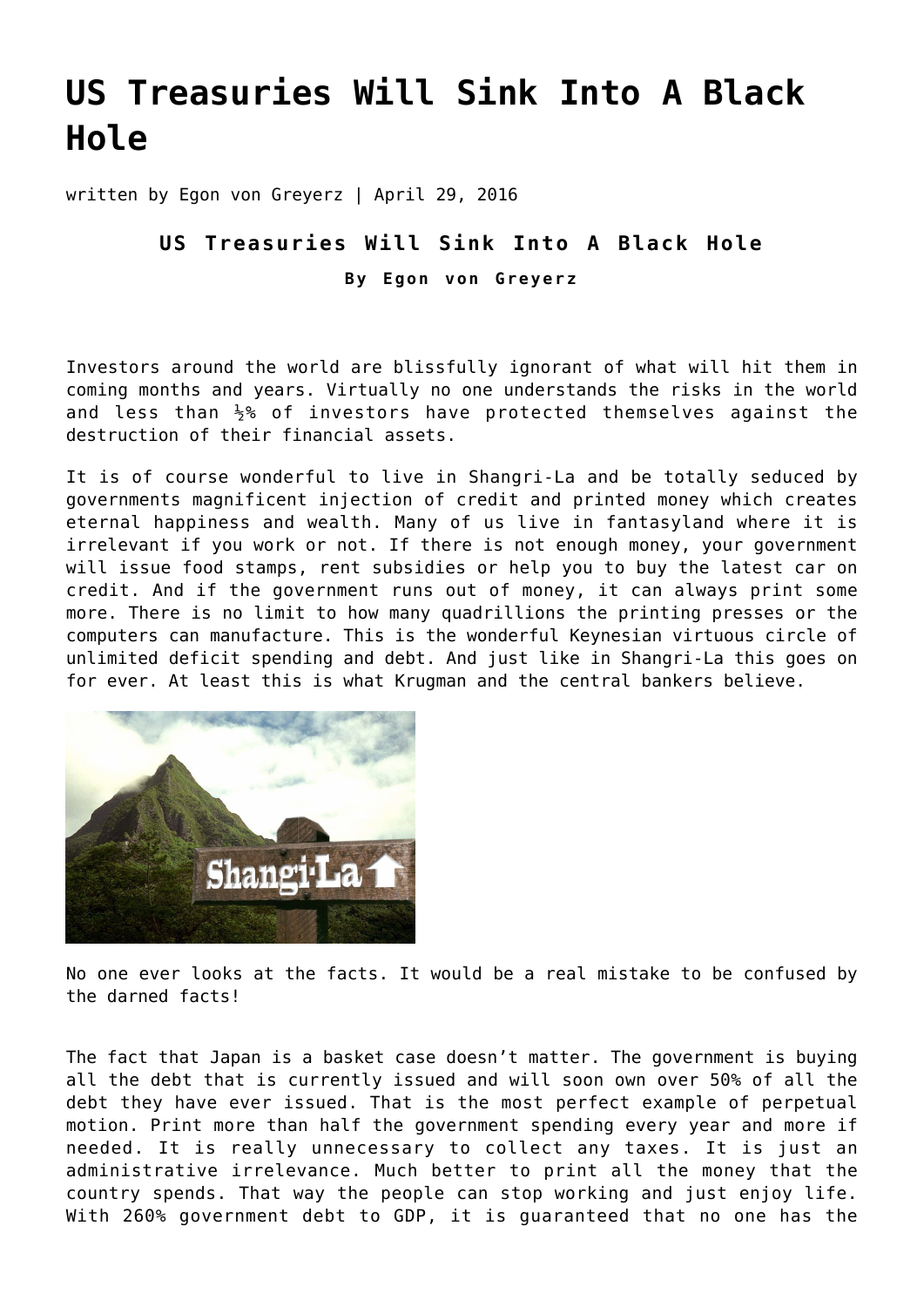intention to ever repay that debt. The fact that the working population will decline by 40% in the next 40 years guarantees that the debt will grow exponentially until the Yen and the Japanese economy disappears into the Pacific. On their way down they will obviously sell over \$ 1 trillion of US treasuries just to do their share of global debt implosion. But why should we worry about the fact that the world's fourth largest economy will go back to prehistoric times. Or should we?

But the Chinese economic wonder will certainly save the world? Well, the Chinese are extremely clever at copying all the things that we do in the West, good or bad. They are making all the products that the West invented at a fraction of the price and flooding the West with goods which we are buying on credit. The dilemma is that China also thought that Shangri-La had arrived and that this would go on forever. So in this century they bought all the commodities that the world produced to create a massive Emerging Market bubble.



They also invested massively in production capacity and infrastructure. This over-investment led to an increase in Chinese debt from \$2 trillion to over \$30 trillion. So now China has infrastructure and ghost towns that are standing idle. And they have a production capacity that the world can no longer afford to buy enough products from for the Chinese economy to survive. Companies in China are now taking over 6 months' average payment terms. The Chinese shadow banking system is lumbered with bad investments and bad debt and will lead to massive defaults. On top of all that, Chinese demographics is just a bit better than Japan's and will also see a fast declining population that can never repay the debt. As the Chinese financial system implodes the country will dump their \$1.2 trillion of US treasuries.

So what about Draghi land? Well we know that the banking system in Greece, Italy, Spain and Portugal is bankrupt. But banks in France, UK, and Germany are no better. Deutsche Bank is too big for Germany. Just their worthless derivatives portfolio is 25 times German GDP. This is why the ECB is printing money as fast as they can in order to keep the banks going for a few more months. But this is a race against time that the ECB is guaranteed to lose. And it probably won't take that long before the unelected bureaucrats in Brussels lose their massive benefits and pensions as their megalomaniac EU project collapses.

So what about Obama land or is it Yellen land? Well they are clearly both worried since they are having "secret" meetings. They both of course know